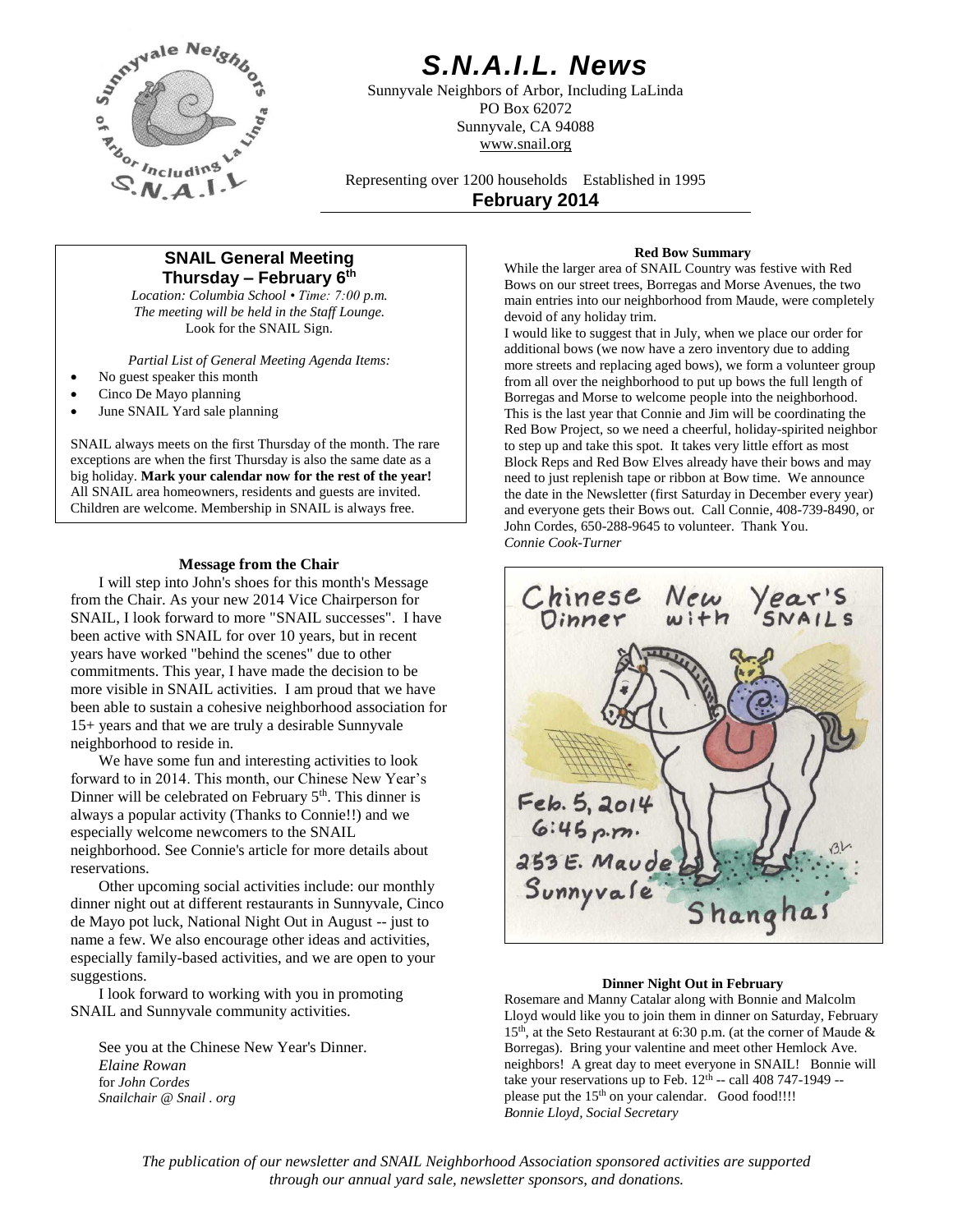## **SNAIL Dinner Night Out**

12th Annual Chinese New Year Dinner @ the Shanghai Date: Wednesday, February 5<sup>th</sup> Time: 6:45 p.m.

Superb menu of 12 items includes Peking Spareribs, soup, salad, Shrimp fried rice, Orange Chicken, Cashew nut prawns, assorted vegetables, Chicken Chow mein, Broccoli Beef, Dry sautéed green beans, Sweet and Sour pork, and Kung pao chicken. Dinner is \$22 per person including tax & tip. Children under 12 years, half-price. Good food, Good company, a happy evening. Call your neighbors to join the party; then call us with your reservations.

*Jim and Connie 408-739-8490*

## **Brief Summary of January Meeting Minutes**

- Chinese New Year Dinner Discussion: Will be at Shanghai Restaurant on February 5<sup>th</sup>.
- Elected Committee Chairs: June Valenti for Jeannie Biddle Estate Sale. Elaine Rowan for Bylaws Committee. Dwight Davis Elected for Matilda Development Committee. Bonnie Lloyd for Social Secretary
- Jeannie Biddle Estate Sale Discussion: The sale is scheduled February 22nd, 2014.
- Actera presentation. Speakers Patty Sexton & Amy Chavez spoke about Green@ Home Palo Alto Non-Profit program bringing people together for a healthy planet. Actera is working with Bidgely Dashboard (www.bidgely.com/acterra) which monitors energy usage data gathered from PG&E SmartMeters and isolates the information into a chart showing which appliances are using a lot of energy.
- Discussion of SNAIL Yard Sale/Dumpster date: May 31<sup>st</sup> has been chosen. Looking for a Yard Sale Coordinator.
- Cinco de Mayo Discussion: May  $3<sup>rd</sup>$  or  $4<sup>th</sup>$ . Looking for a coordinator.
- Grant Proposal Discussion: Looking for a Chair and when to start the process.
- National Night Out on August 5<sup>th</sup>: Diane Gleason offered to coordinate.
- Discussion on upcoming proposed events. Some suggestions: tours, block parties, a SNAIL booth at the Columbia Health Fair, a BBQ/Movie Night.
- There was a discussion on upcoming proposed Speakers/Topics.
- Sunnyvale Mobile Home Discussion: Rent control?
- City Manager/Planning Issues Discussion: Three candidates are in the running.
- Secretary for 2014: Sarah Cain was elected.

## **CNC News**

## WINTER CAMP

A low-cost recreation camp will be held over Winter Break, Feb. 18-21, for grades 1 to 8. In-person registration starts Tuesday, Feb. 4 th at CNC and continues M-F, 8:30 a.m. to 4:30 p.m., and Tuesday evenings. Cost: \$25 for the week (all 4 days); add \$10 for extended care  $(3 - 5:30 \text{ p.m.})$  for the week (1 to 4 days). Cash or check only, no refunds. Open to students attending Bishop, San Miguel, Lakewood, Fairwood, and Columbia, or who live in the CNC service area.

#### HOUSING INFORMATION and DISPUTE RESOLUTION

Project Sentinel, a non-profit organization specializing in housing resources, information and referral, and dispute resolution for tenants and landlords, will offer their services at CNC for 4 hours per month, each 4th Friday from 8:30 a.m. – 12:30 p.m. No appointment necessary; first come, first served. Upcoming dates: Jan 24<sup>th</sup>, Feb 28<sup>th</sup>, March 28<sup>th</sup>.

#### FITNESS ROOM – NEW HOURS & COST

The CNC Fitness Room is now open to Sunnyvale residents (with proof of residency) on these nights: Monday, 6:30 to 8 p.m.; Tuesday, 7:30 to 9 p.m.; Thursday, 6:30 to 8 p.m. Cost is now \$1 per visit. Middle school students (ages 11-13) may attend with a parent or guardian. High school students (ages 14-17) need a signed waiver from a parent or guardian.

#### FREE LEGAL CLINICS

Free legal consultation on a variety of issues. First Saturday of each month from 10 a.m. to 12 p.m. Appointments are on a firstcome, first-served basis. Next sessions: Feb 1<sup>st</sup>, March 1<sup>st</sup>, Apr 5<sup>th</sup>.

## FREE YOGA CLASSES

Provided each Tuesday evening from 6 to 7 p.m. Volunteer instructors will show you how to become stronger and more flexible, and will provide some relaxation too. Wear loose fitting clothes and bring a mat or towel.

#### DROP IN GYM

For youth in middle or high school. School ID is required. Only 50 cents for Sunnyvale residents. Indoor Soccer: Monday 7 – 9 p.m., Saturday 7 – 10 p.m. Basketball: Friday 7 – 10 p.m.

#### ZUMBA

Wednesdays,  $7 - 8$  p.m.; Fridays,  $6 - 7$  p.m.

#### PARENT SUPPORT GROUP – TEENS and TWEENS

8-week learning & support group for caregivers & parents with Systematic Training for Effective Parenting. Wednesdays, 6:30-8 p.m., Jan  $29<sup>th</sup>$  – March  $26<sup>th</sup>$  (no meeting  $2/19$ ). Join by  $2/5$ .

#### TAX AID

Free help with taxes for families with a total gross income less than \$52,000 on these Saturdays: 2/22, 3/1, 3/22, 3/29. Drop-in 10  $a.m. - 2 p.m.$ 

*Carolyn Lutticken/CNC (408) 730-7800*



View of LinkedIn buildings in the winter after the leaves have fallen on Pine Ave.

## **Neighborhood February Street Sweeping Schedule**

Our streets are generally swept every two weeks on the day following your trash pickup. This month, the street sweeping schedule is:

| <b>East SNAIL Neighborhood</b>                    | Tues., Feb. $4th$ and $18th$ |
|---------------------------------------------------|------------------------------|
| West SNAIL Neighborhood   Wed., Feb. 5th and 19th |                              |

If possible, please move your car off the street on street sweeping days.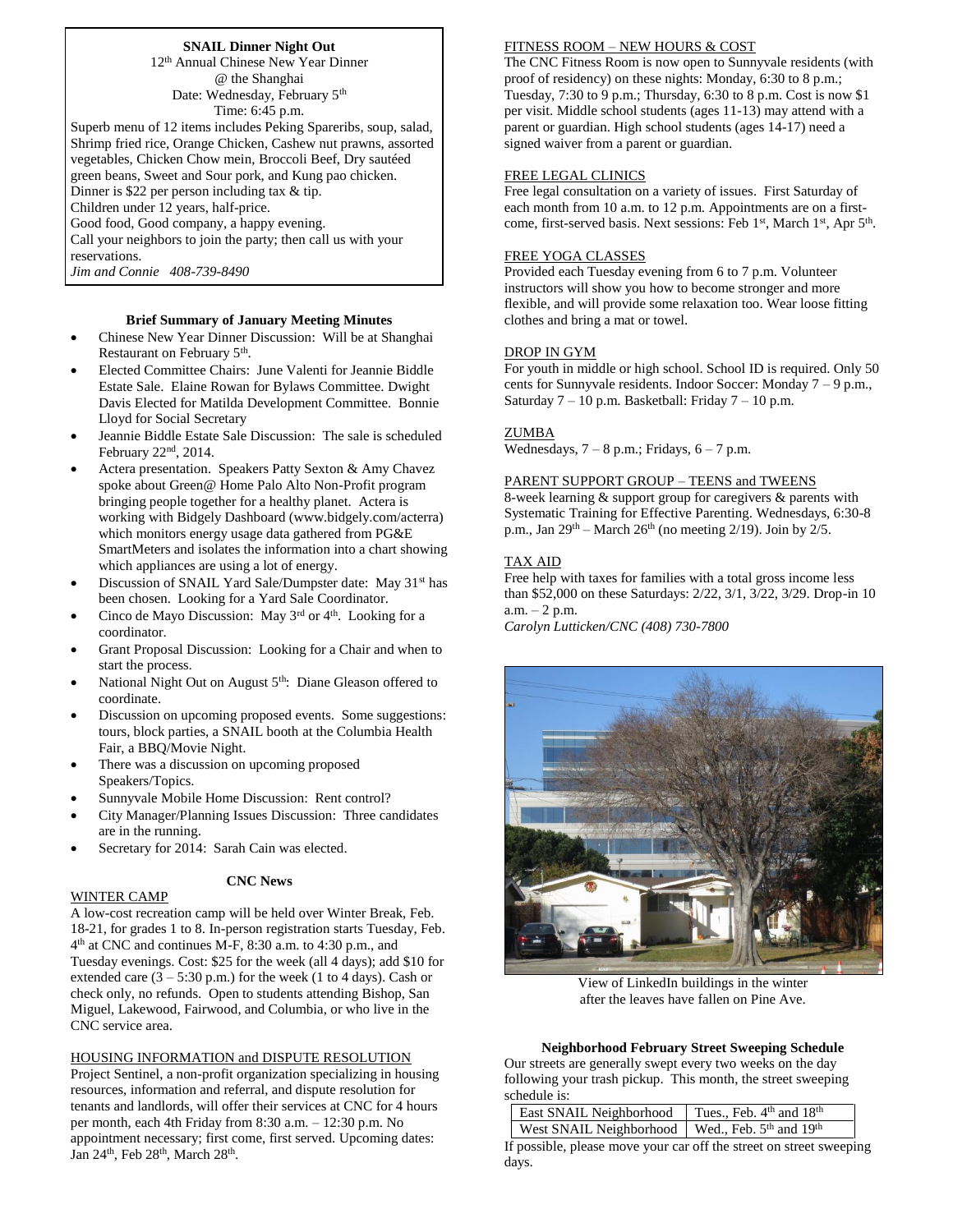#### **SNAIL On The Internet**

SNAIL moderates a Yahoo newsgroup called, "SNAILorg" which is for SNAIL business and events, meeting details, announcements from the City, etc.

Additionally, there are two social web sites for the neighborhood. There is Yahoo "SNAILChitChat" which is moderated by SNAIL. Yahoo SNAILChitChat is for socializing, referrals, lost pets, etc. Also, many neighbors enjoy using NextDoor.com which is not moderated by SNAIL.

#### **Pet of the Month**

Email your pet's portrait with your name, the name of your pet, your street name, and anything you would like to say about your pet to the editor at: SNAILeditor @ snail.org.



Louie is a very sweet bunny who acts much like a cat. He has a litter box, hops around the house and loves to perch himself on top of our couch. He is the perfect pet for our daughters Leah (8 yrs old) and Esme (5 yrs old).

*The Ahmeds of W. Arbor Ave.*

## **SNAIL Yard Sale 2014**

The most fun annual activity for many in the neighborhood is the SNAIL Yard Sale. This activity is also how SNAIL raises most of its funding. We will have volunteers to help out with various aspects of this event but we need an organizer. If you are able to volunteer to organize this very important event, please contact John Cordes or come to our next general meeting.

#### **Next Newsletter Deadline**

The deadline for submitting articles and photos for the SNAIL March monthly newsletter is Saturday, February 15<sup>th</sup>. Simply email to SNAILeditor @ snail . org

## **Cinco de Mayo 2014**

Do you enjoy Cinco de Mayo parties? Do you (or your kids) like swatting a piñata? Do you enjoy getting to know your neighbors? SNAIL would like to have a Cinco de Mayo party this year but we don't have an organizer. SNAIL will pay for the supplies and provide volunteers, but we need someone to pull it all together. If you would like to organize a party for just SNAILs, please contact Bonnie Lloyd, John Cordes, or come to our next general meeting.

|  |  |  | <b>SNAIL 2014 Event Calendar</b> |
|--|--|--|----------------------------------|
|--|--|--|----------------------------------|

| Date                 | <b>Event Name</b>       | <b>Organizer</b> |
|----------------------|-------------------------|------------------|
| Feb. $5th$           | Chinese New Year        | Jim & Connie     |
| $6:45$ p.m.          | Dinner Nite Out         |                  |
| Feb. $15th$          | Valentine's Day         | Bonnie Lloyd     |
| $6:30$ p.m.          | Dinner Nite Out         | 408-747-1949     |
| Feb. 4 <sup>th</sup> | SNAIL volunteers at the | Malcolm Lloyd    |
| Feb. $11th$          | Armory                  | 408-747-1949     |
| Feb. $17th$          |                         |                  |
| Feb. 25th            |                         |                  |

#### **Bishop School News**

The Bishop PTO is having a great year thanks to your involvement in fundraisers and events. Our walkathon was a huge success. Because the Bishop community raised over \$18,000, we are able to fund field trips for every Bishop student, have some additional funds to lower cost for future events, and support new programs on campus such as the upcoming School House Rock Performance with a donation from the PTO of \$500.00. We had a great time at our recent movie night, the auditorium was packed with Bishop families and our Holiday party was a fun, joyous time for all. Please continue to support your student and Bishop by attending our monthly PTO meetings and Dine Out Nights. We also collect Box Tops for Education which can be clipped from many of your favorite General Mills products and turn them in to your student's teacher or the front office.

Thank you again for your support! *Jennifer Aufang*

#### **Jeannie Biddle's Last Fundraiser**

Jeannie's estate has offered SNAIL the opportunity to hold her estate sale. Approximately 50% of the proceeds would go to SNAIL. Everything is for sale, including her furniture, and possibly her wheelchair and chair lift. The sale would be held in her house in February, at the latest the first week in March. Volunteers are needed. Especially needed are volunteers help with taking pictures and advertising on the internet. Ads will be placed in local papers and signs made to post in the neighborhood. We have a list of 'fair market value' of the contents of the house. If you are interested in participating, please contact June Valenti at frogee1 @ hotmail . com or phone 408-497-0827. Thank you!

| SNAIL BOARD and CITY of SUNNYVALE SUPPORT STAFF |                          |                              |              |  |  |  |
|-------------------------------------------------|--------------------------|------------------------------|--------------|--|--|--|
| <b>Chair</b>                                    | John Cordes              | 550 E. Arbor Ave.            | 650-288-9645 |  |  |  |
| Email                                           | SNAILchair @ snail . org |                              |              |  |  |  |
| <b>Vice Chair</b>                               | Elaine Rowan             | 690 W. Fernwood Circle       | 408-749-1846 |  |  |  |
| Secretary                                       | Sarah Cain               | 385 N. Fernwood Circle       | 818-427-0892 |  |  |  |
| Treasurer                                       | Patsy Duke               | 476 E. Arbor Ave.            | 408-830-0097 |  |  |  |
| <b>Newsletter Editor</b>                        | Mark David               | 621 San Diego Ave            | 408-734-4325 |  |  |  |
| <b>Newsletter Distribution Coordinator</b>      | Connie Cook-Turner       | 810 Carolina Ave.            | 408-739-8490 |  |  |  |
| <b>Social Secretary</b>                         | Bonnie Lloyd             | 802 Borregas Ave.            | 408-747-1949 |  |  |  |
| <b>Neighborhood Preservation</b>                | <b>Steve Frias</b>       | SFrias @ sunnyvale. ca. gov  | 408-730-7613 |  |  |  |
| Neighborhood Resource Officer                   | <b>Todd Fekete</b>       | TFekete @ sunnyvale. ca. gov | 408-730-7153 |  |  |  |